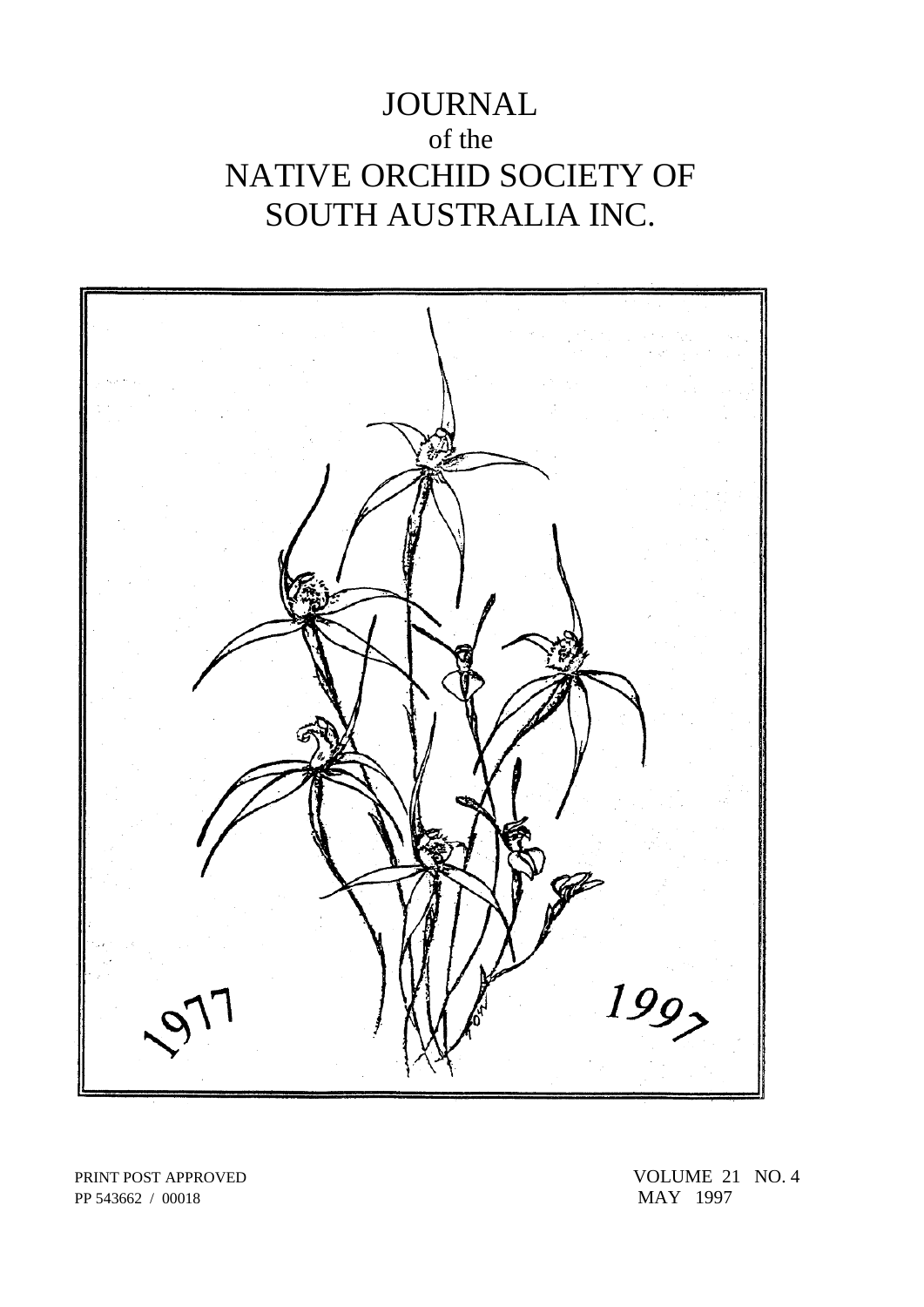# **NATIVE ORCHID SOCIETY OF SOUTH AUSTRALIA INC.**

# PO Box 565, UNLEY SA 5061

The Native Orchid Society of South Australia promotes the conservation of native orchids through cultivation of native orchids, through preservation of naturally-occurring orchid plants and natural habitat.

Except with the documented official representation from the Management Committee of the native orchid society of South Australia, no person is authorised to represent the society on any matter.

All native orchids are protected plants in the wild. Their collection without written Government permit is illegal.

# **PATRON: Mr T.R.N. Lothian**

Mr George Nieuwenhoven Mr R. Bates Telephone: 8264 5825 Telephone: 8251 2443

# **VICE-PRESIDENT: TREASURER:**

Mr Roy Hargreaves Mr Ron Robjohns

Mr D. Pettifor Mr D. Wells

## **EDITORS:**

8 Buckley Crescent Fairview Park S.A. 5126 Mr L. Nesbitt Telephone 8289 2305

# **PRESIDENT: SECRETARY:**

### **COMMITTEE: LIFE MEMBERS:**

Mr J. Peace Mr R. Hargreaves Mr D. Hirst Mr R. T. Robjohns<br>
Mr R. T. Robjohns<br>
Mr L. Nesbitt Mr L. Nesbitt Mr G Carne Mr J Simmons (deceased) Mr H Goldsack (deceased)

### Bob Bates & Vanessa Maloney **REGISTRAR OF JUDGES**:

### JOURNAL COST: \$1 PER ISSUE

The Native Orchid Society of South Australia Inc. while taking all care, take no responsibility for the loss, destruction or damage to any plants whether at benchings, shows, exhibits or on the sales table or for any losses attributed to the use of any material published in this Journal or of action taken on advice or views expressed by any member or invited speaker at any meeting or exhibition. Views and Opinions expressed by authors of articles within this Journal do not necessarily reflect the views and opinions of the Management Committee.

**COPYRIGHT**: The NOSSA Management Committee condones the reprint of any article within this Journal, provided acknowledgement is given to the source and author.

ANNUAL SUBSCRIPTION: \$14 FAMILY OR SINGLE. DUE IN MARCH EACH YEAR.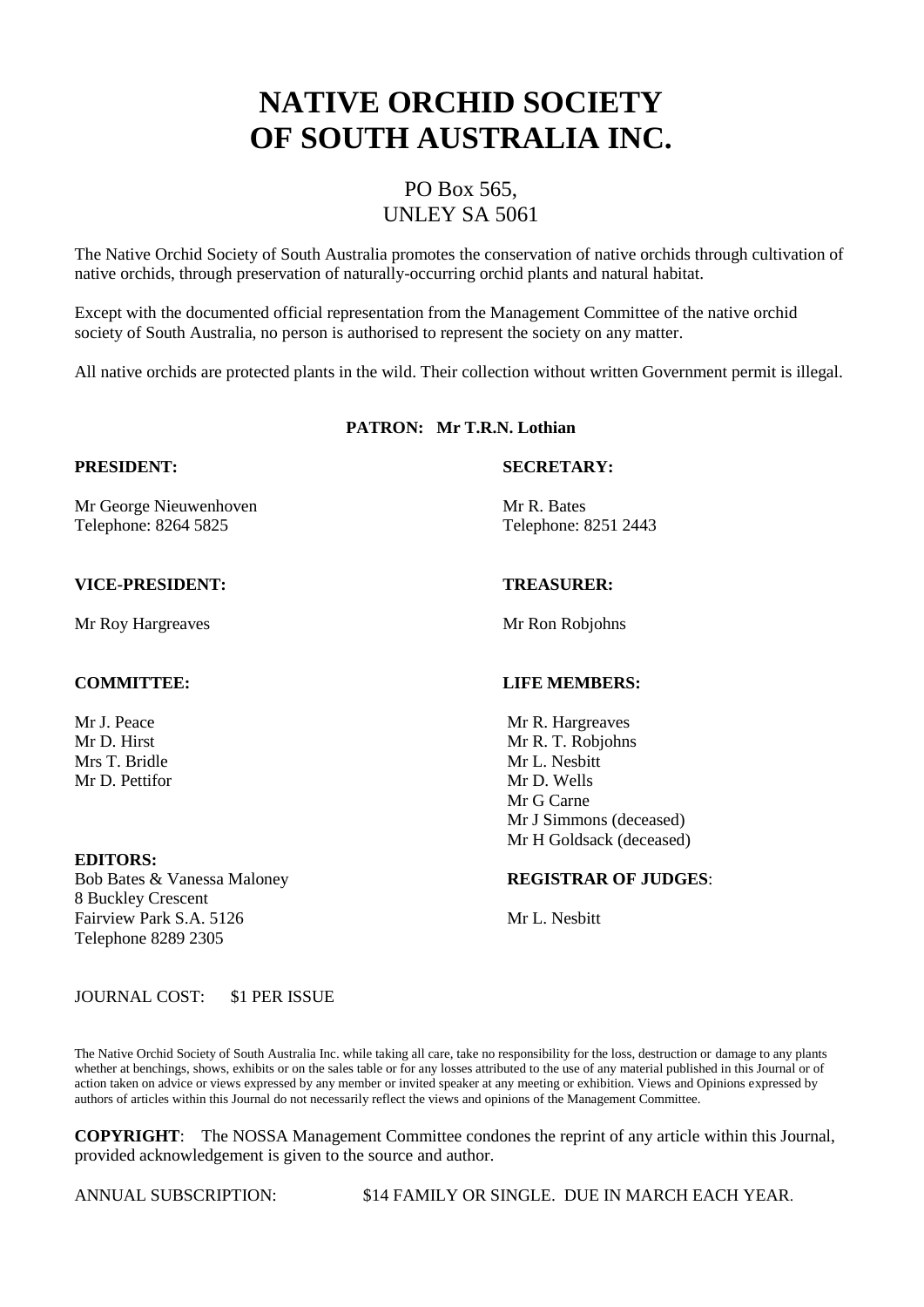# **NATIVE ORCHID SOCIETY**

# **OF SOUTH AUSTRALIA INC**

# **MAY 1997 Vol. 21. No. 4 JOURNAL**

# MAY MEETING

Tuesday, 27th May 8.00 pm: at St Matthews Hall, Bridge Street, Kensington. The speaker will be well known nature photographer Bob Markwick who will speak on 'Photographing Orchids'.

Doors to the hall will be open at 7.15 pm for those wishing to borrow books from the library or take in items for the trading table.

| PAGE | <b>CONTENTS</b>                                                 | <b>AUTHOR</b>        |
|------|-----------------------------------------------------------------|----------------------|
| 31   | Diary Dates                                                     |                      |
| 32   | Open Day                                                        |                      |
| 33   | On The Bench                                                    |                      |
| 34   | April Meeting                                                   |                      |
| 34   | Autumn Flowering Orchids - Field trip Report to Scott Cons Park | Thelma Bridle        |
| 36   | From Your Library                                               | <b>Geoff Edwards</b> |
| 37   | Undiscovered Plant Species in South Australia                   | R. Bates             |
| 39   | Australian Native orchid Hybrid Registrations cont              |                      |
| 40   | Sarah Jane Bartholemew-Binks                                    | Trudy Deer           |

DIARY DATES

Jun 4 Conservation Group Meeting Jun 30-Jul 5 Gawler Orchid Club Show at Hollywood Plaza. Jun 15 Open Day Visit- Nesbitt's & Nieuwenhoven's Jul 16 Open Day to be decided Jul 21-27 OCSA Show at Golden Grove Village Shopping Centre. Sep 19 - 21 N.O.S.S.A. Spring Show Sep 29 NEDOS Show North Park Plaza Oct 27 - 28 S.G.A.P. Show & Conference Nov 30 Christmas Barbecue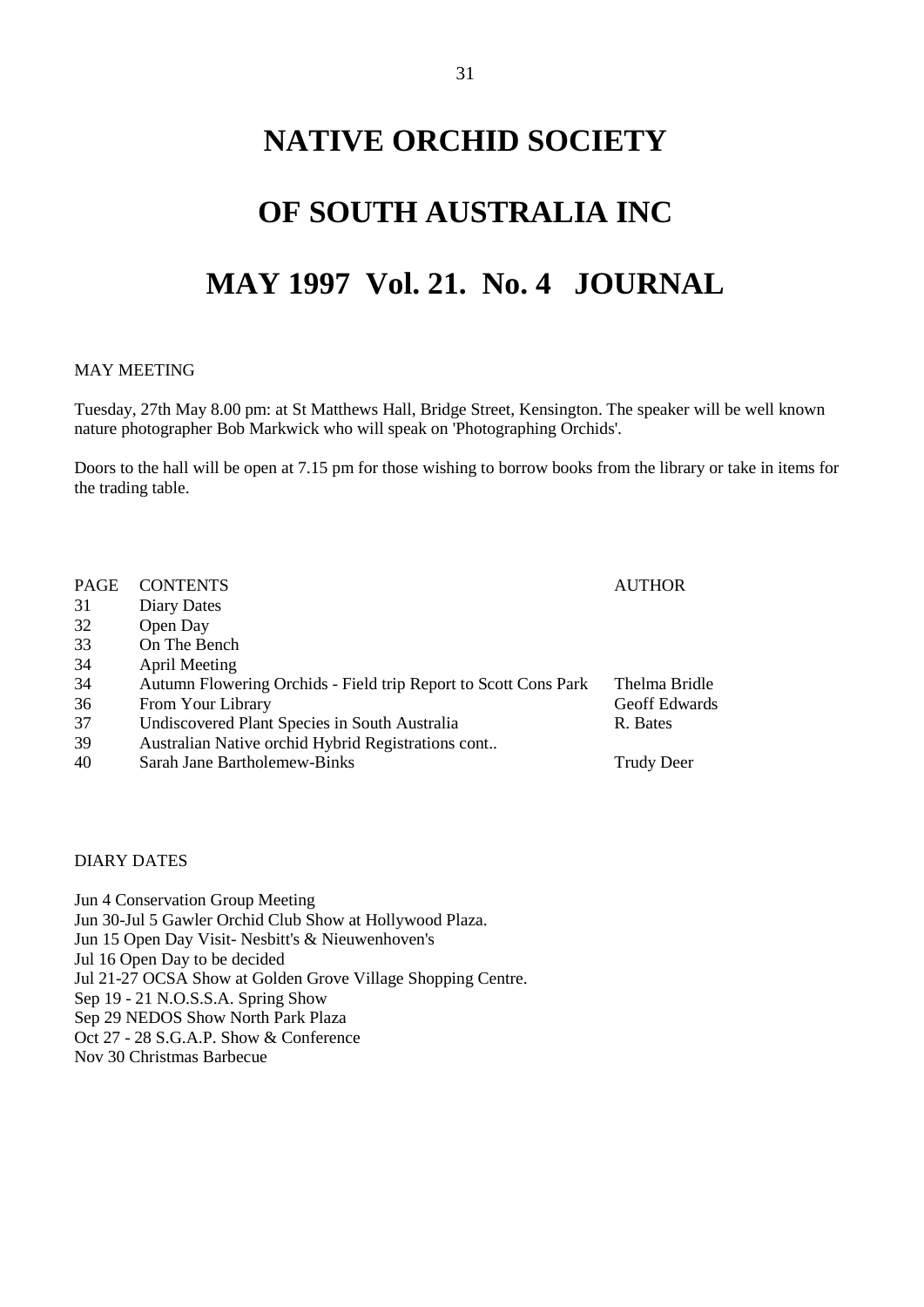# COMMITTEE MEETING

To be held at 7.30 pm Monday May 30th at the home of Les Nesbitt

# OPEN DAY

Sunday June 15th - 2pm - Les Nesbitt's 18 Cambridge Ave, Vale Park 3.30pm - George Nieuwenhoven 15 Robin Tce, Hope Valley All welcome!

# CONSERVATION GROUP MEETING

Wednesday June 4th at 7.30pm To be held at Karen & Hugh Possinghams 61 Salop Street, Beulah Park All persons interested in conservation of orchids (and it is one of N.O.S.S.A.'s major thrusts) welcome to attend. Please bring supper and ideas.

David Pettifore is now our Refreshment Convenor

# TEA & COFFEE:

At the last meeting about half the audience raised their hands in support of tea and coffee after meetings so this is likely to become a regular feature.

Tea & coffee & cordial available after the next meeting - 50 cents donation.

# OPEN DAYS:

It is great to have these Open Days starting up again. They are especially useful to new members but I know the 'older' members love to go just for the social aspect.

# RAFFLE:

A few tickets are still available for the raffle of Schlechter's 'Orchids New Guinea', this raffle will be drawn at the May Meeting.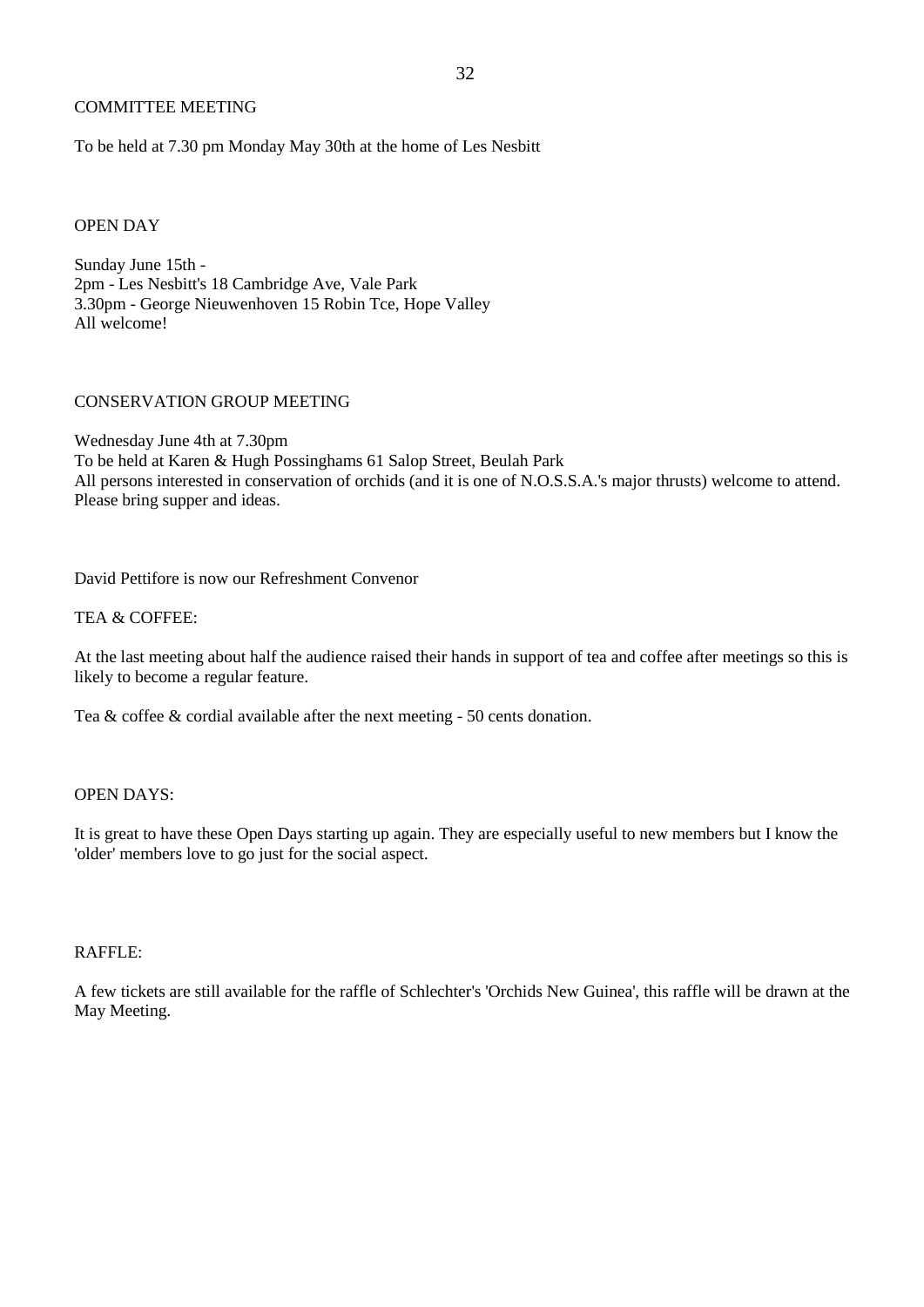# ORCHADIANS:

Our Librarian would like to have a complete set of 'The Orchadian' from 1994 - 1997 to be bound and go in the Library but we are several issues short. If you can help please ring Geoff Edwards or see him at the Meeting.

# SUBSCRIPTIONS:

These are now overdue. If you have an orange spot on your journal address you are unfinancial.

NEW MEMBERS: NOSSA is pleased to welcome -

D. & N Venari of Flagstaff Hill

# ON THE BENCH

Terrestrials: *Eriochilus cucullatus* (2), *E. dilatatus*, *Leporella fimbriata, Pterostylis* aff. *alveata*, *P. decurva, P*. x *furcillata, P. grandiflora*, (2), *P. longipetala, P. obtusa, P. ophioglossa* (2), *P. truncata* (4), *P*. Trunkfish (2).

*Pterostylis* aff. *alveata* soon to be named as a South Australian endemic.

Epiphytes: *Dendrobium* Aussie Treat, *D. bigibbum, D. bowmanii, D. lithicola* (2), *D*. Troppo Splendor, *D*. Virginia Jupp x *racemosum*.

Noel Oliver gave the commentary on the Terrestrials Reg Shooter gave the commentary on the Epiphytes

# POPULAR VOTE

Terrestrial species *Leporella fimbriata* (Penola rescue dig) grown by Les Nesbitt

Terrestrial hybrid *Pterostylis* Trunkfish grown by Les Nesbitt

Epiphyte species *Dendrobium bigibbum* grown by George Nieuwenhoven

Epiphyte hybrid *Dendrobium* Virginia Jupp x *racemosum* grown by Reg Shooter

JUDGING RESULTS:

Best Terrestrial: *Pterostylis truncata* from Black Hill, *P. ophioglossa* grown by Les Nesbitt. *P*. Trunkfish grown by Les Nesbitt *P. x furcillata* from Black Hill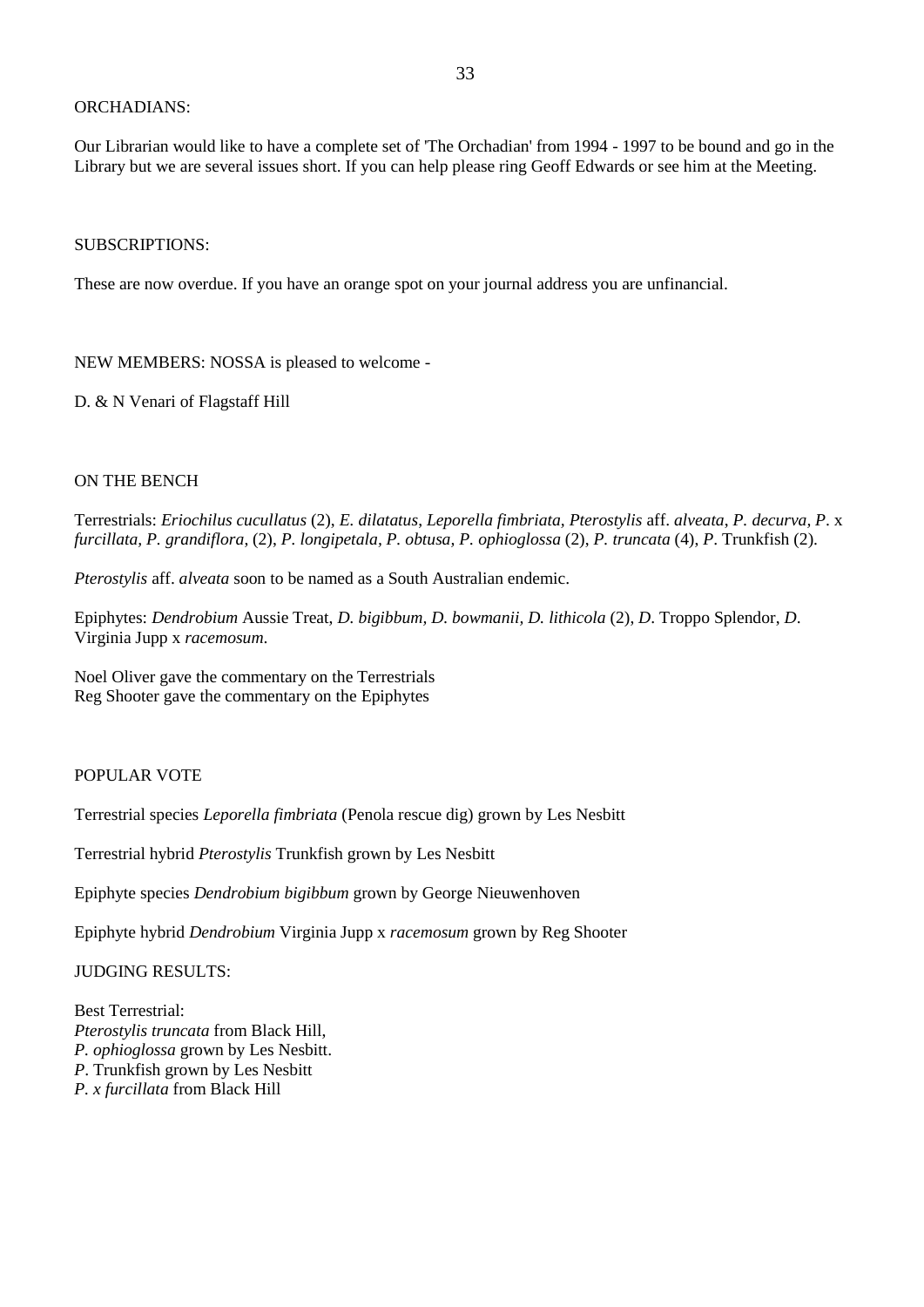Best Epiphytes: *D. bigibbum* grown by George Nieuwenhoven, *D.* Virginia Jupp x *racemosum* grown by Noel Oliver and *D*. Aussie Treat grown by Steve Meszaros.

Plant Of The Night: *Pterostylis* Trunkfish

# APRIL MEETING - SPEAKER

Foundation President Les Nesbitt spoke on his work Hybridising Terrestrial Orchids.

Les has concentrated recently on the Sun orchids *Thelymitra* using the big 4 as parents ie *T. grandiflora, T nuda*, *T. antennifera* and *T. rubra*.

Les then spoke on Orchid Conservation on a Bush Block. Les has a 50 hectare block at Bridgewater which has numerous orchids mostly on bare rocky sites or disturbed edges such as fire breaks. This obviously indicates that good management not only requires weed control and prevention of serious bushfires but some degree of slashing and disturbance to increase the orchid population. Interesting orchids include *Pyrorchis nigricans* which Les has never seen in flower (perhaps a small control burn would be useful). Les calls the property 'Big Bush'

Also at the last meeting the following new officers were made welcome:

- Cathy Houston is our new Society Secretary
- Doug Bickerton and Gerry Carne are now Conservation Officers (8278 3416)
- Gerry Carne is Field Trip Coordinator (8332 7730)
- Geoff Edwards is Librarian

It is great to have so many volunteers to share the work load.

(Editors comment - We are especially pleased as Doug, Geoff & Gerry have promised regular articles for our Journal!)

# AUTUMN FLOWERING ORCHIDS FIELD TRIP TO SCOTT CONSERVATION PARK by THELMA BRIDLE

Sunday 20th April was a beautiful autumn day with a temperature in the mid 20's. As, we gathered together in Mt. Compass some reminisced over the many passing vintage and veteran cars and motorcycles also heading for a day out.

Under the leadership of Gerry Carne a party of 13 drove through the pretty green Tookayerta Valley, then onto the dusty road which leads to Scott Conservation Park. At the north-eastern entry we walked along the sandy track through very dry bushland. Virtually the only green was that of the resilient and obviously drought tolerant bridal creeper (*Myrsiphyllum asparagoides*). It was easy to find flowers of *Eriochilus cucullatus* with their small white flowers standing out against the dry, bare, sandy earth. A closer inspection is required to observe the small (at flowering time) dark green, veined. leaves with stiff white hairs on the upper surface and a purplish colour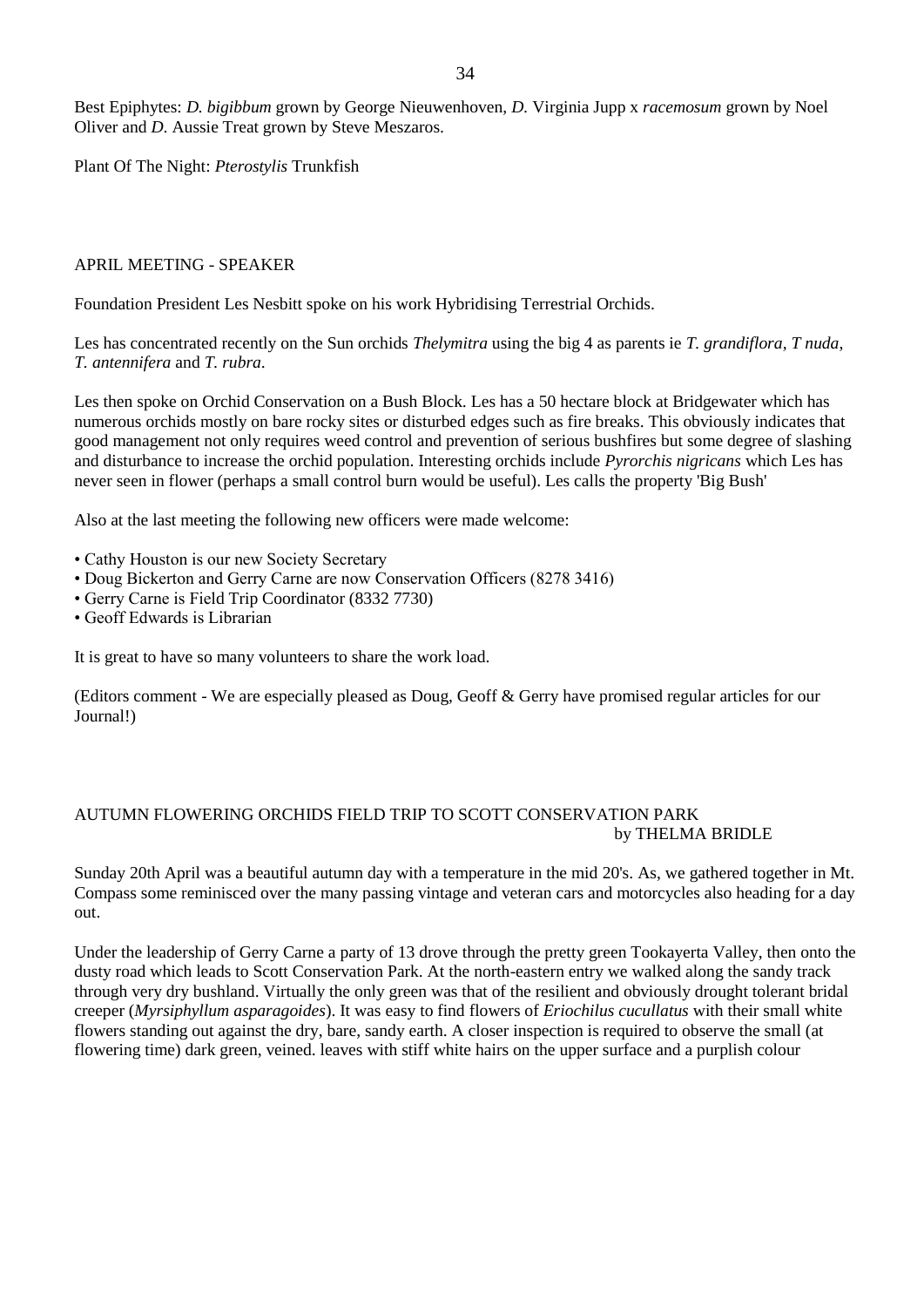underneath. Whilst on hands and knees the tiny *Genoplesium* aff. *rufum* plants are easier to see. In this area most plants had green-sepaled flowers, which were mainly finished flowering.



After lunch we drove through the Nangkita Valley to visit a swamp in the hope of finding *Genoplesium ciliatum*. Due to the dense undergrowth built up around the swamp margins it is unlikely the orchids were there, and even less likely that we would have been able to locate them.

The *Sprengelia incarnata* (swamp-heath) bushes were in full flower and a few flowering *Leptospermum continentale* (prickly tea tree). Flocks of red-browed firetails were feeding on rush and sedge seeds whilst along the track a flock of about 15 elegant parrots were observed, also feeding on seeds.

With steadily diminishing numbers of orchid enthusiasts the inaugural Port Power vs Adelaide Crows football match was now in full swing, only a few of us visited the Mount Compass boardwalk. Here we found a few spent flowers of *Spiranthes sinensis*. This

Growing in white sand and just outside the park boundary were many very attractive groups of *Leporella fimbriata* in flower and in the same small area *Eriochilus cucullatus* and *Genoplesium* aff. *rufum*.

Many of the *Genoplesium* flowers were over, again especially those with green sepals, but a number of stouter plants with long maroon sepals were in full flower. One of these, of particular interest to the photographers, had three of the tiny wine/vinegar *chironimid* fly pollinators. Two of these were dead and the other was seemingly unable to detach the pollinia in order to be able to leave the plant.

All of the four orchids mentioned flower without the need for autumn rains, relying on nutrients stored from the previous season.

In the same area were a number of *Thelymitra* seedpods, including *Thelymitra flexuosa*, recognisable by their zig-zag stems. In a sheltered spot *Pterostylis sanguinea* plants were already several inches tall.

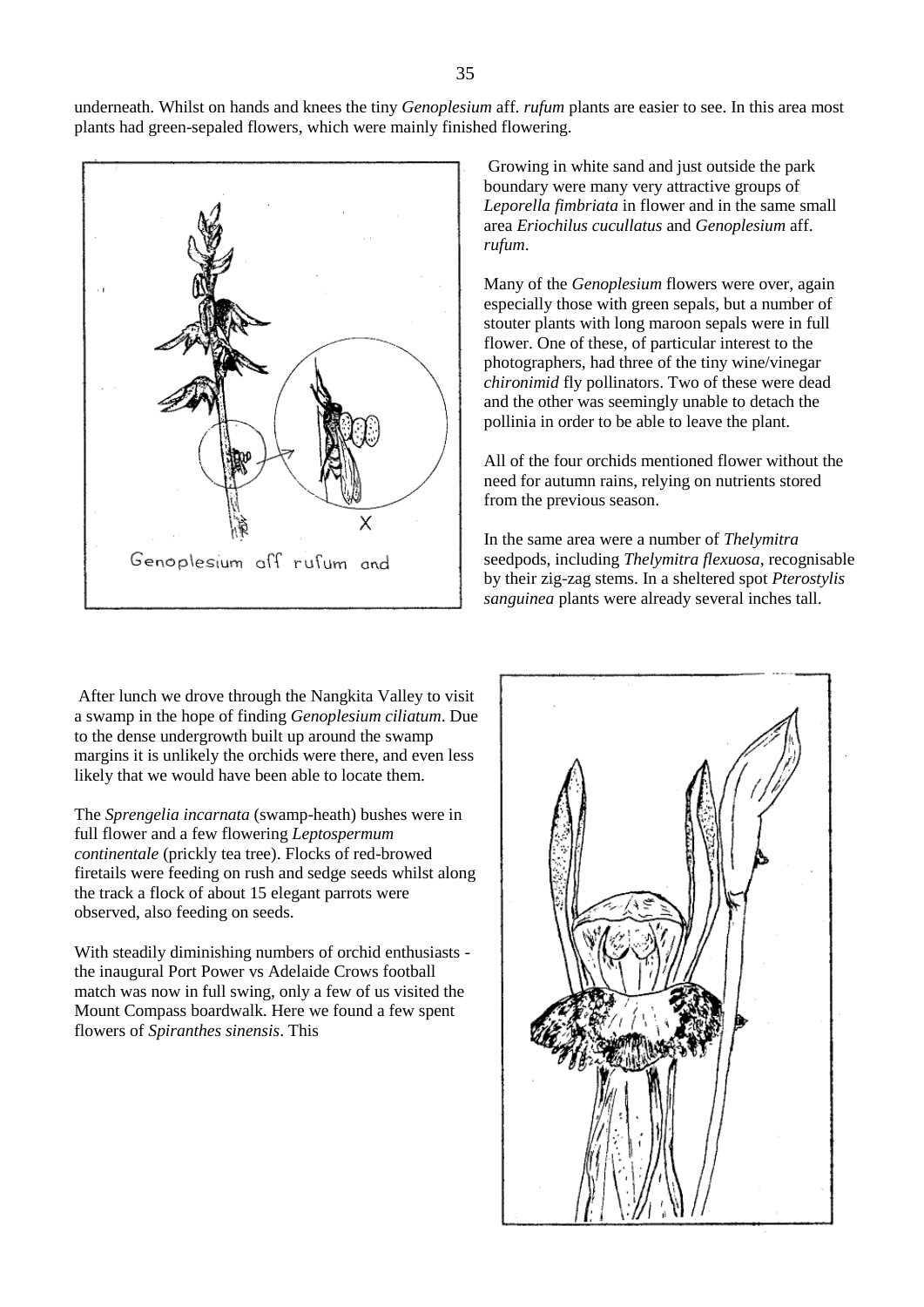species is bee-pollinated and multiplies largely from seed, so it was disappointing to find no seedpods. (Phil and I have observed a decline in *Spiranthes* plants here over the last three years), The encroaching reeds, tea-tree and coral fern are certainly reducing the numbers of swamp orchids seen. A small area on the eastern side of the boardwalk had been slashed - hopefully more orchids will be seen here in the next season. The slashing only narrowly missed *Cryptostylis subulata* and only one of the two plants at this site could be located. There were a number of *Thelymitra* seedpods of both *T. holmesii* and *T. cyanea*. Being late in the afternoon there were a number of golden-headed cisticolas calling continuously whilst feeding in the reeds. Since removal of the pine trees from the swamp rival calling between the southern emu wrens and cisticolas has ceased and emu wrens are not observed from the boardwalk.

Just outside the boardwalk area were again a few finished flowers of *Spiranthes sinensis* and a lovely colony of *Utricularia dichotoma* the purple carnivorous bladderwort or fairies aprons. This rounded off an excellent day at this time of year, when flowering orchids are very small and limited in variety.

Orchids seen:

Scott Conservation Park: - *Eriochilus cucullatus* (F), *Genoplesium* aff. *rufum* (2 species) (F), *Leporella fimbriata* (F), *Thelymitra* sp. (S). *T. flexuosa* (S), *Pterostylis sanguinea* (L).

Nangkita swamp: - *Thelymitra* sp. (S)

Mount Compass boardwalk: - *Spiranthes sinensis* (FO), *Cyrtostylis subulata* (L), *Thelymitra holmesii* (S), *T. cyanea* (S).

 $F =$  flowers;  $S =$  seedpods;  $L =$  leaves;  $FO =$  flowers over,

### FROM YOUR LIBRARY by GEOFF EDWARDS, Librarian

This is the first of a series of articles which will bring to you information about our library and new material as it is placed therein. If there is no new material for the month being covered I will identify existing books or articles of interest. Hopefully this will keep you abreast of what is available and help you to decide on what you could take away for one month's enjoyable reading.

It is not my intention to pass judgement on the content or literary merit of the material I present, that is for each and everyone's own opinion. I trust however that I can identify each item in a way that will enable you to decide on whether it will satisfy your needs.

This month five new items are being placed in the library;-

• Field Guide to the Orchids of NSW and Victoria, by Tony Bishop. This book is described as the first comprehensive, full-colour guide to the native orchids of south eastern Australia. It describes all of the known native orchid species - more than 550 of them. Everyone is illustrated with a colour photograph, wherever possible taken in the field. The book contains comprehensive and authoritative descriptions, identification and field notes. It is handy in size and organisation of species by botanical affinities rather than alphabetically should make it particularly suitable for use in the field.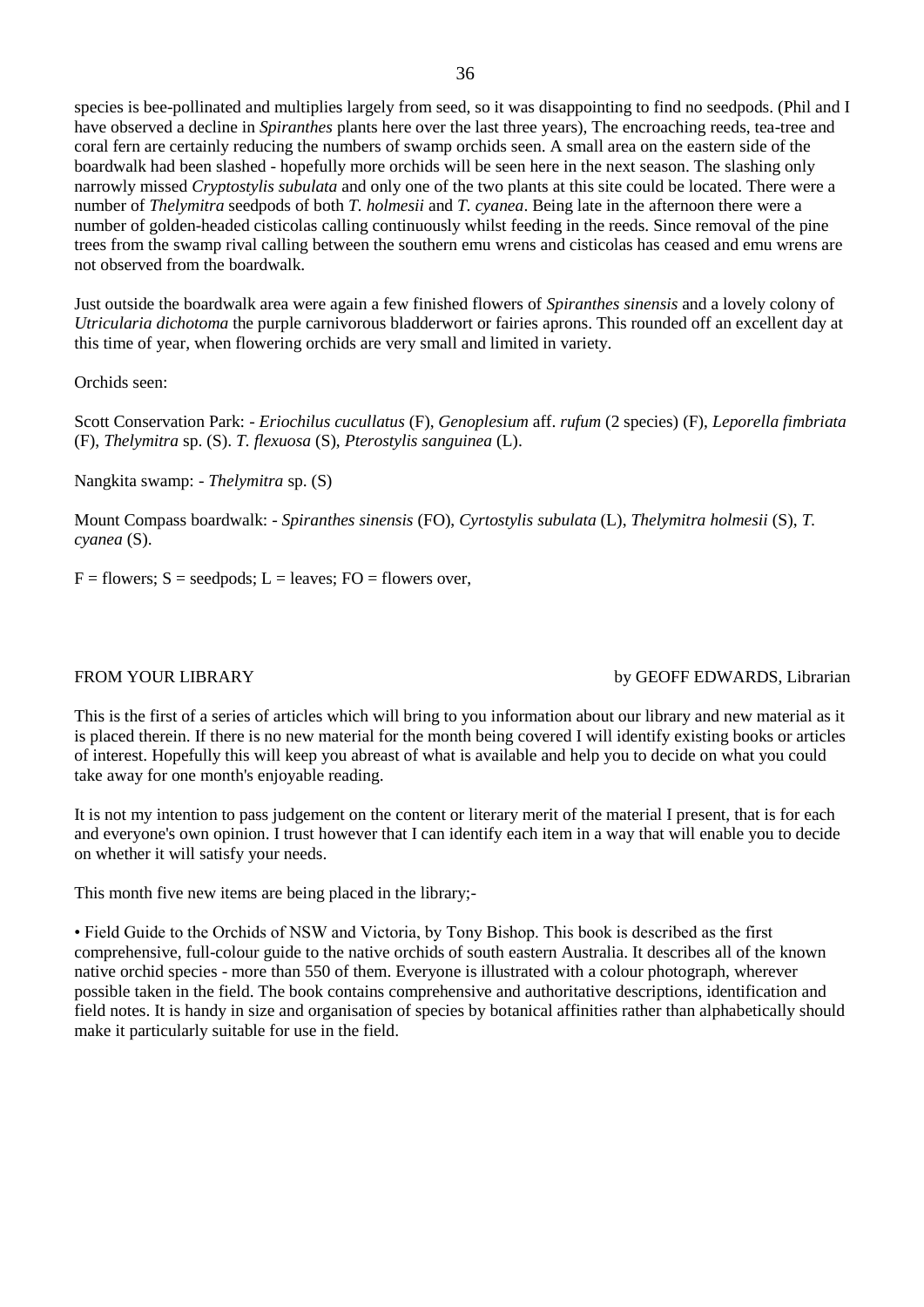• Field Guide to the New Zealand Orchids by St. George, Irwin and Hatch. Published by the New Zealand Native Orchid Group the book is a simple guide to native orchids - where they are likely to be and what they look like. The one orchid per page makes for ease of reading and provides clarity in drawings and descriptions.

• Disease of Orchids - Report on a project funded by the Australian Orchid Foundation, 1994-1996, by Gowanlock and Ogle. This paper describes two projects, one investigating orchid viruses and the other fungal, and to a lesser extent bacterial diseases in orchids. The research and results are described in detail, and are supplemented by colour photographs.

• The Orchadian, Volume 12, Number 3. Ira Butler trophy and certificate plants are identified and Bill Murdoch trophy nominations are provided. Our conference and Show, along with our own Roy Hargreaves, AOM, are covered by articles.

• Australian Orchid review - April 1997 Not a lot for 'native' growers, apart from an article on *Dendrobium monophyllum*. There are articles covering the orchids of Panama, Papua New Guinea, Insects that attack Orchids and Cymbidiums.

HAPPY READING!

# UNDISCOVERED PLANT SPECIES IN SOUTH AUSTRALIA by R. BATES

About twenty years ago I was asked what percentage of South Australian (wild) plants were unknown to science. I suggested it was about 50%. The gentleman to whom I was speaking thought that a little ridiculous and offered 10% as a more realistic estimate.

The number of known plant species in South Australia has already increased by more than 10% since that day. On average one new Eucalypt species has been discovered in South Australia each year since 1977! Work on other genera has shown even more spectacular increases. In 1977 just one *Wurmbea* species (native lily) was known for South Australia. In a recent paper (Bates 1995) eight *Wurmbea* species were recognised in S.A. and since then naturalist, Frank Badman, has collected another new species from near Lake Eyre (of all places). Since 1977 some fifty new orchids have been recognised in South Australia - some just distribution extensions of known species but many totally new to science or not recognised as different.

Huge tracts of South Australia have never been botanised particularly in the North West. New plant records turn up every year in the Adelaide Hills which have been a thousand times better collected , so imagine the potential for new species or records in the north-west.

Where are these undiscovered plant species?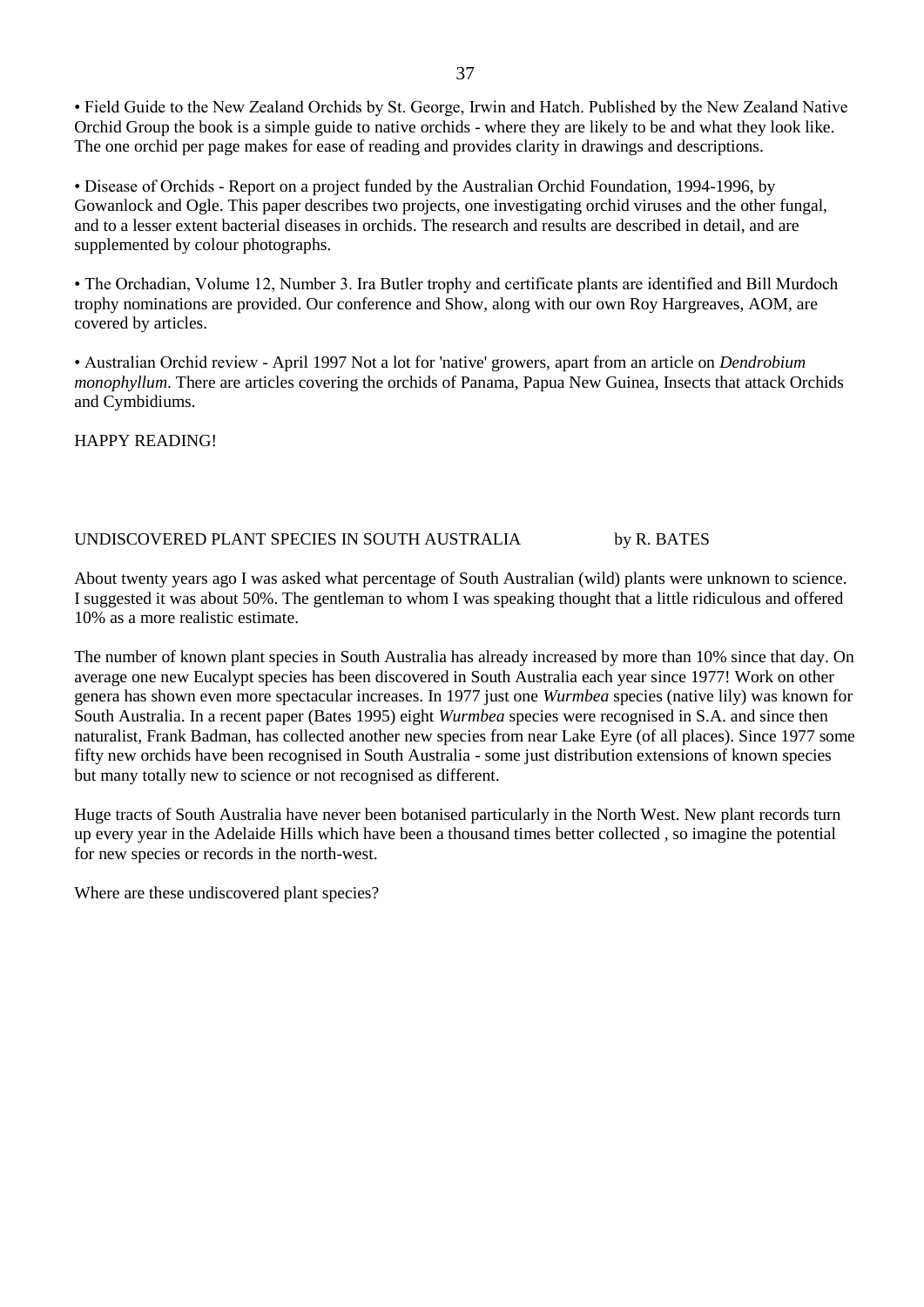Many are right under the noses of botanists and naturalists! These are the cryptic species (see Bates 1995) which look very similar to common known ones. A recent paper on the genus *Cardamine* doubled the known species in South Australia yet collections had been made a hundred years ago. Once pressed they all looked so similar even the botanists had not been able to tell them apart. Modern botanists however have new techniques available to them - chromosome counts, DNA testing, computer technology! Curiously field naturalists had generally believed they were looking at more species than herbarium botanists recognised.

Many species only flower or germinate under exceptional circumstances. The recent flooding up north provides a good example. The flora of South Australia lists only two species of *Amaranthus* (summer growing annuals) for the Eastern Region but on a recent trip to the flooded Mannahill - Cockburn area the author collected six species in an afternoon! Most summers these *Amaranthus* (which all look very similar anyway) would not even have germinated or been present in such low numbers that even a detailed survey would miss them! After record rains some were present in huge numbers and hidden amongst them the cryptic species! My estimate is that there are not two species of *Amaranthus* in the area but more like eight as many specific habitats were not visited on the survey!

Lots of summer ephemerals are not picked up because botanists will not go into these areas in summer heat!

Another exceptional circumstance is fire: well known as a flowering stimulant in orchids - but about 10% of all South Australian plants are dependent on fire in some way or other either to make them flower or to effect germination. N.O.S.S.A. is surveying Cape Ganthaume Conservation Park on Kangaroo Island this year specifically because of the bush fire. We expect to see species not previously recorded: species obvious only after fire!

A large number of species are relict ie hanging on as tiny populations in seldom visited locations. Many will never be found, perhaps succumbing to rabbits, sheep or changes to their environment. An estimated 10 species of plants reach extinction in South Australia each year,

Other species are particularly habitat specific, There may be only a hectare or two of their habitats in South Australia. If no botanist or naturalist ever stumbles across the unusual habitat there is little chance such species will be found.

Then there are the tiny plants, the hidden plants which only grow underground or as parasites in the tissues of others. Yes there are flowering plants only a millimetre across (*Wolffia*) underground species (*Rhizanthella*) and tissue parasites (*Rafflesia*) already known, there may be others never seen. Then there are the mobile species; those which weren't in South Australia in 1996 but may be in 1998. Seeds transported by wind, birds or vehicles or even water. Several Queensland species may even appear in South Australia this year brought down by the Diamantina floods!

Every year new weeds appear in the wild brought to South Australia in various ways. At least two orchids have been added this way in the last ten years.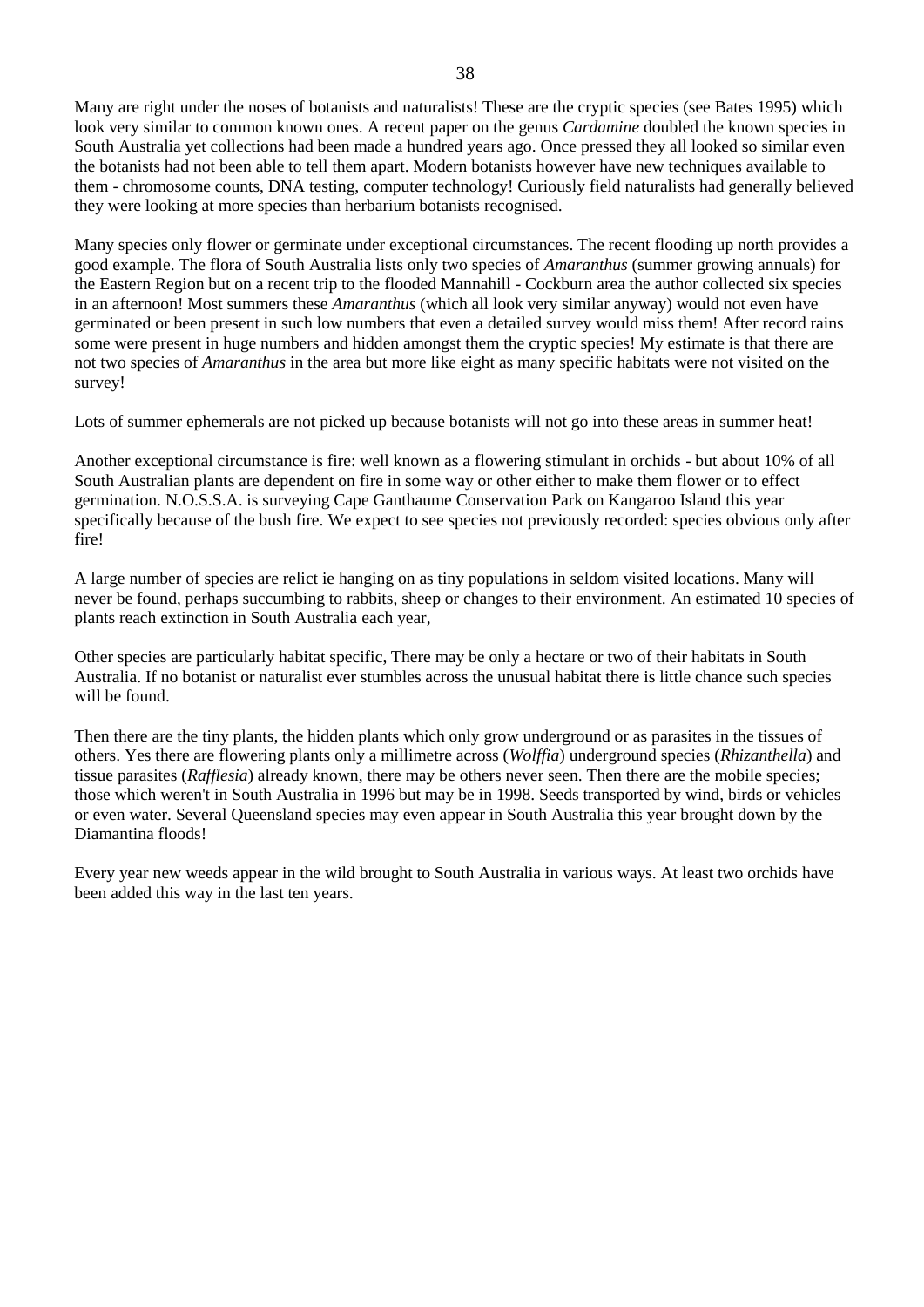In Summary The undiscovered plant species in South Australia belong to the following categories.

- A. Cryptic species
- B. Species appearing only after fire or disturbance
- C. Species appearing only after floods or exceptional rainfall events
- D. Tiny or hidden species
- E. Extremely rare species or with highly specific habitats
- F. Casual visitors border hoppers
- G. Species in poorly botanised areas

In total 40% plus of our flora!

# AUSTRALIAN NATIVE ORCHID HYBRID REGISTRATIONS

New registrations from the Royal Horticultural Society May to October 1996 registrations (Reprinted from the Orchadian).

Continued from April Journal ..............

| Don Massey                 |
|----------------------------|
| Orchid Zone (M. Pendleton) |
| His & Hers                 |
| N. Finch                   |
| Florafest                  |
|                            |
| N. Finch                   |
| J. Donovan                 |
|                            |
| Adelaide                   |
| W.T. Upton                 |
| S. Batchelor               |
| S. Batchelor               |
| S. Batchelor               |
| S. Batchelor               |
| S. Batchelor               |
| S. Batchelor               |
| N. Mitchell                |
| R. Angus (K. Russell)      |
| N. Finch                   |
|                            |
| Riviera (G. Hicks)         |
|                            |
| Florafest                  |
| N. Finch                   |
| R. Currell                 |
|                            |
|                            |